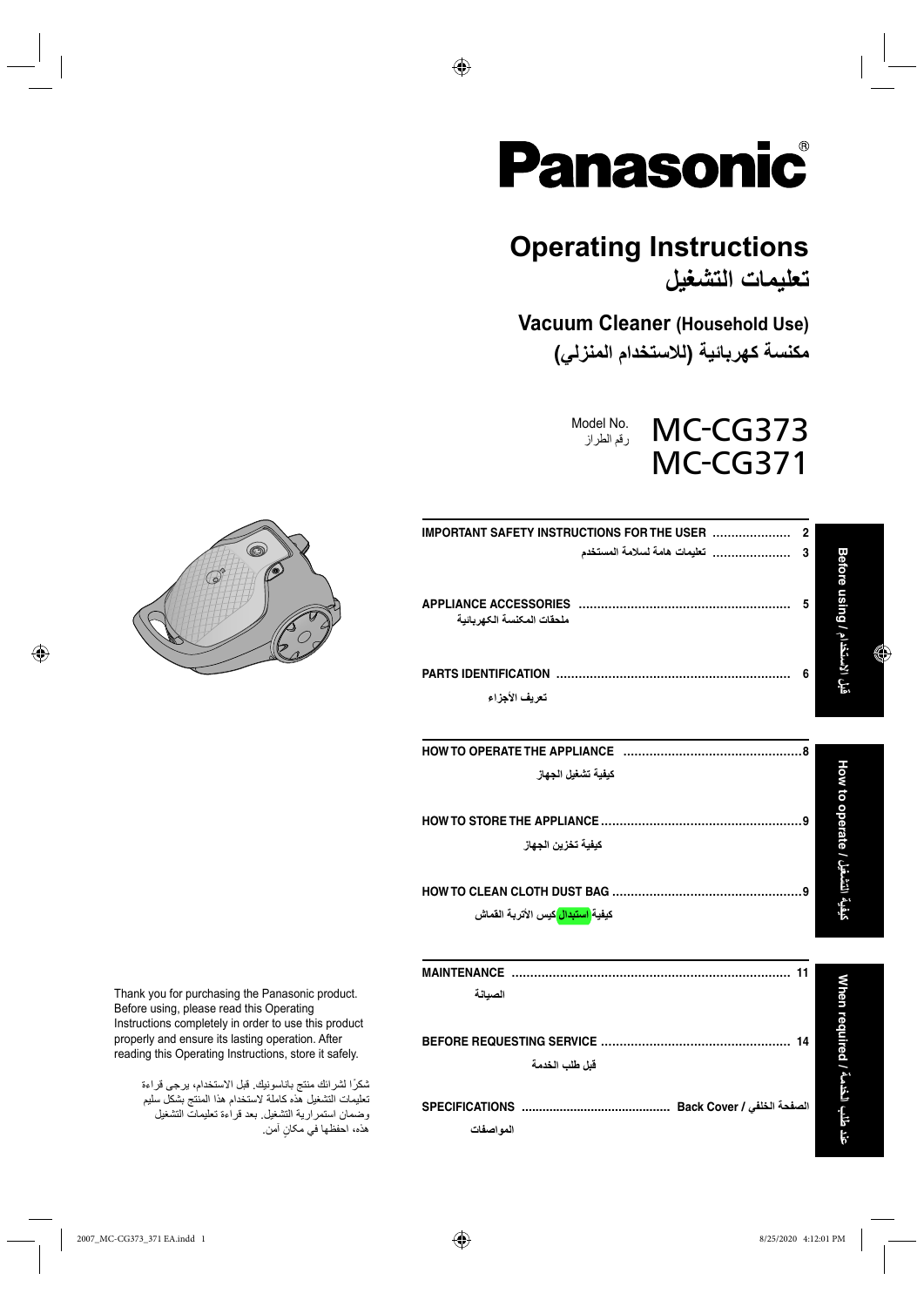### **IMPORTANT SAFETY INSTRUCTIONS FOR THE USER**

**In order to prevent the risk of danger to the user of this product or those nearby and damaging property, be sure to follow the safety precautions outlined below.**

♠

**• The following terms are used for precautions. They are separated depending on the degree of the danger or damage that may occur if their contents are ignored while using this product.**



- **■** Do not leave the appliance plugged into the socket outlet. The Plug must be removed from the socket outlet before cleaning or maintaining the appliance. If not, it may cause an electric shock.
- **■** This appliance is not intended for use by persons (including children) with reduced physical, sensory or mental capabilities, or lack of experience and knowledge, unless they have been given supervision or instruction concerning use of the appliance by a person responsible for their safety. If not, it may cause an electric shock, fire or injury.
- **■** Children should be supervised to ensure that they do not play with the appliance. If not, it may cause an electric shock, fire or injury.
- Do not use the product if the Supply Cord or Plug is damaged. If the appliance is not working as it should be or has been dropped, damaged, left outdoors or come into contact with water, please consult an authorised Service Centre. If not, it may cause an electric shock or fire.
- **■** If the Supply Cord is damaged, it must be replaced by the manufacturer, its service agent or similarly qualified persons in order to avoid a hazard.
- **■** Do not pull or carry by the Supply Cord, do not use the Supply Cord as a handle, do not close a door on the Supply Cord and do not pull the Supply Cord around sharp edges or corners. Do not run appliance over the Supply Cord. Keep the Supply Cord away from heated surfaces. If not, it may cause fire.
- **■** Be sure the Plug is firmly insert into socket outlet before operating the appliance. If not, it may cause an electric shock or fire.
- Clean the Plug regularly. If not, it may cause an electric shock or fire.
- **■** Discontinue using the appliance immediately and unplug the Plug in case of abnormal situations and breaking down. If not, it may cause an electric shock or fire.
- Do not handle the Plug or appliance with wet hands. If not, it may cause an electric shock.
- **■** Do not insert any object into the openings and do not use the appliance when it is choked (VAC Gauge turn red). Keep it free from dust, lint, hair and anything that may block or reduce air flow.
- Keep hair, loose clothing, fingers and all parts of body away from the Hose Connection Inlet and moving parts. If not, it may cause an electric shock.
- Do not use the appliance without Filter and Cloth Dust Bag. If not, it may cause an electric shock or fire.
- Turn off all controls before unplugging. If not, it may cause an electric shock.
- Do not use to pick up flammable or combustible materials or other that may become so or use in areas where they may be present. If not, it may cause an electric shock or fire.
- **■** This appliance should be serviced by an authorised Service Centre and only genuine spare parts should be used. If not, it may cause fire or result in improper operation.
- **■** Use the appliance under the allowable rated voltage conditions. If not, it may cause an electric shock or fire.
- Do not use extension cord. If not, it may cause an electric shock or fire.

**This term cautions you that injury or physical damage to CAUTION property may result by incorrect operation of the product.**



- **■** To avoid any possible damage to the Supply Cord, never allow it to be placed under a heavy object when using the appliance. It may cause fire.
- **■** When winding up the Supply Cord, always hold the Plug. If not, may cause an accident by being hit by the Plug.
- During operation, the temperature of the body unit, Supply Cord and Plug may increase to a certain degree. This is normal.

⊕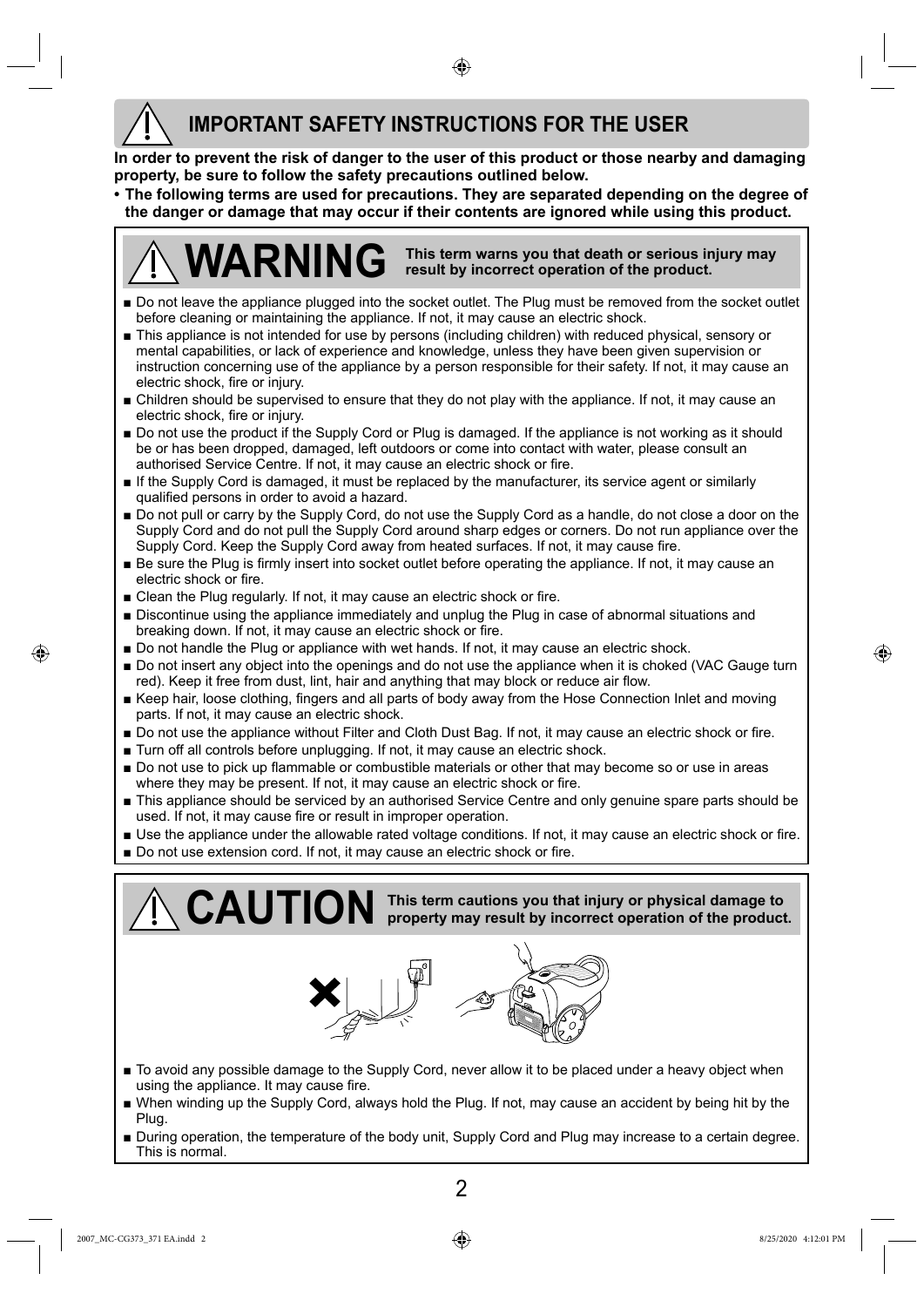الاستخدام / Sefore using **قبل الاستخدام / using Before**  $\mathbf{F}$ 



2007\_MC-CG373\_371 EA.indd 3 8/25/2020 4:12:01 PM /25/2020 4:12:01 PM /25/2020 4:12:01 PM /25/2020 4:12:01 PM /

◈

- - لتجنب أي تلف ممكن لسلك الكهرباء، لا تتركه أبدًا تحت أي جسم ثقيل عند استخدام الجهاز . سيتسبب ذلك في حريق.
		- عند لف سلك الكهرباء، أمسك دائمًا بالقابس. إن لم يراع ذلك، فقد تنجم حادثة عند الاصطدام به.
- أثناء التشغيل، قد تزداد درجة حرارة جسم الجهاز وسلك الكهرباء وقابس الكهرباء إلى حد معين لا يعد ذلك شيئًا غير طبيعي.
- 
- **تنبيه ُينبهك هذا المصطلح أن الإصابة أو تلف الممتلكات قد تنتج عن التشغيل غير السليم للمنتج.**
- ذلك قد ينجم حريق أو سوء التشغيل. ■ استخدام المكنسة الكهربائية ضمن نسبة الفولطية المسموح بها. إن لم يراعى ذلك ،قد تنجم صدمة كهربائية أو حريق أو إصابة. ■ الا تستخدم سلك التمديد. إن لم يراعى ذلك ،قد تنجم صدمة كهربائية أو حريق أو إصابة.
- خطر حدوث صدمة كهربائية. ■ لا تسحب أو تحمل المكنسة من سلك الكهرباء، ولا تستخدم السلك حامل ولا تغلق الباب على السلك ولا تشد سلك الكهرباء حول حواف حادة أو اركان. لا تجعل المكنسة الكهربائية تسيرعلى سلك الكهرباء. حافظ على سلك الكهرباء بعيدا عن إي سطح ساخن. إن لم يراعى ذلك قد ينجم حريق. ■ تأكد من أن القابس موضوع بقوة مخرج الكهرباء قبل تشغيل الجهاز. وإن لم يكن كذلك، فقد تحدث صدمة كهربائية أو حريق.
- 
- إذا كان سلك التيار الكهربائي تالفًا، فيجب استبداله من خلال الجهة المصنعة أو وكيل الخدمة التابع لها أو الأشخاص المؤهلين بهذا الترتيب لتجنب
- المنزل أو تلامست بالماء، الرجاء استشرمركز خدمات باناسونيك معتمد. إن لم يراعى ذلك ،قد تنجم صدمة كهربائية أو حريق أو إصابة.
- 
- 

■ لا تستخدم الجهاز إذا كان سلك التيار الكهربائي متضرراً. إذا توقفت المكنسة الكهربائية عن العمل كما يجب أوكانت قد سقطت أو تلفت أو تركت خار ج

- قم بتنظيف القابس بانتظام، إذا لم يتم ذلك، فقد يؤدي ذلك إلى حدوث صدمة كهربية أو حريق.
- 
- توقف عن استخدام الجهاز فورًا وافصل القابس في حالات المواقف غير الطبيعية وفصل الكهرباء. وإلا فقد يحدث صدمة كهربائية أو حريق. ■ لا تتعامل مع القابس أو الجهاز ويداك مبتلتان. إن لم يراعى ذلك ،قد تنجم صدمة كهربائية.
- لا تدخل أي شيء في داخل فتحة الجهاز ولا تستخدم VAC تتحول لمبة (الجهاز حينما يكون منخنقًا إلى اللون وأبقه بعيدًا عن الغبار والأجزاء المنسلة
	-
	- احرص على إبقاء الشعر والملابس الفضفاضة والأصابع وجميع أجزاء الجسم بعيدًا عن الفتحات والأجزاء المتحركة بالمكنسة.
- 
- الأحمر)، والشعر، وأي شيء يمكن أن يتسبب في انسداد أو تقليل تدفق الهواء.

■ يجب مراقبة الأطفال للتحقق من عدم عبثهم بالجهاز. إن لم يراعى ذلك ،قد تنجم صدمة كهربائية أو حريق أو إصابة.

- 
- 
- 
- لاتستخدم الجهاز دون کيس الأتربة القماش والفلتر. قد تتسبب عدم مراعاة ذلك في صدمة كهربائية أو حريق. وإن لم يكن كذلك، فقد تحدث صدمة
	- أغلق جميع أزرارالتحكم قبل فصل الكهرباء. إن لم يراعى ذلك ،قد تنجم صدمة كهربائية.
	- كهربائية أو حريق.
	- -
		-
		-
		-
	- لا تلتقط بالمكنسة المواد القابلة للاشتعال أو المسببة للاشتعال أو ما شابه ولا تستخدم المكنسه في المناطق التي قد يتواجد بها مثل هذا المواد.
- 
- 
- 
- 



**الوقائية الخاصة بالسلامة المحددة أدناه.** 

**تعليمات هامة لسلامة المستخدم**

بالجهاز. إن لم يراعى ذلك، قد تنجم صدمة كهربائية أو حريق أو إصابة.

**استخدام هذا المنتج.**

كهربائية.



لتجنب المخاطر التي قد يتعرض لها مشغل هذا المنتج أو أي شخص على مقرية منه ولتجنب مخاطر اتلاف أي شيء، اعمل على اتباع لتدابير

⊕

**تحذير يحذر هذا أن الوفاة أو الاصابات الخطيرة قد تنجم عن التشغيل غير السليم لهذا المنتج.**

• تستخدم البنود التالية للتدابير الوقائية. وهي منفصلة وفقا لدرجة الخطورة أو التلف الذي قد يحدث إذا تم تجاهل مضمونها أثناء

■ لاتترك مكنستك الكهربائية متصلة بمقبس الكهرباء. يجب نزع القابس من المقبس قبل تنظيف أو صيانة الجهاز. إن لم يراعى ذلك قد تنجم صدمة

■ لم يصمم هذا الجهاز للاستخدام من قبل أشخاص (شاملا الأطفال) ذوي إمكانيات جسدية أو حسية أو ذهنية محدودة أو محدودي الخبرة أو المعرفة، إلا إذا كان هناك إشراف أو تعليمات خاصة باستخدام من قبل شخص مسؤول عن سلامتهم. يجب مراقبة الأطفال للتحقق من عدم عبثهم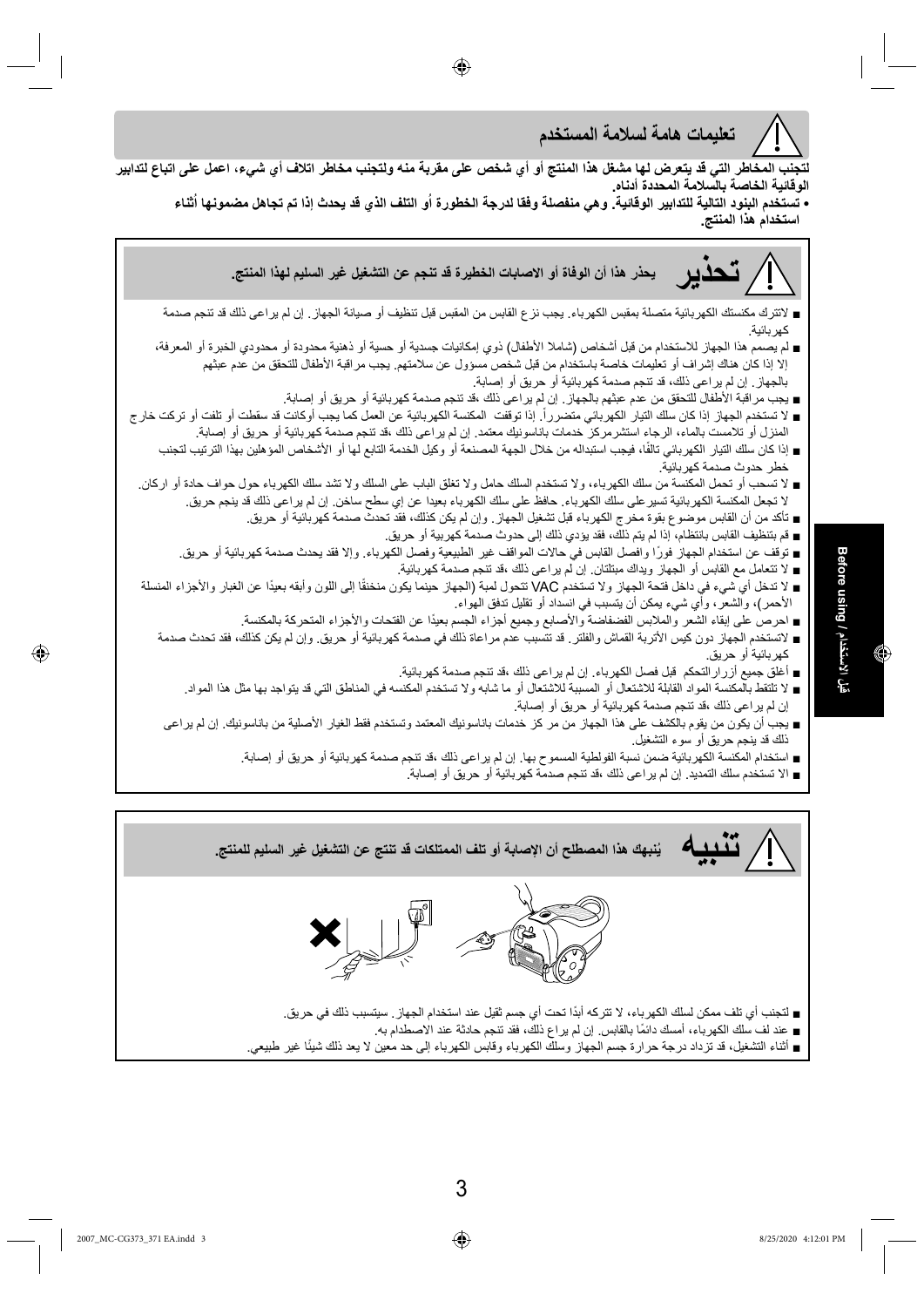#### **Follow these instructions to ensure longer life span of the appliance.**

**■** This appliance is designed for household use only. It is not suitable for commercial or industrial use or for any other cleaning purposes.

◈

- **■** Treat the Hose Assembly carefully to avoid damaging it.
- **■** Never use the appliance to pick up liquids, wet refuse or sharp material such as glass. This can cause damage to the unit.
- Do not vacuum with the Curved Wand or Telescopic Wand / Plastic Extension Wand. Doing so will wear off the edges and lead to breakage.
- **■** Do not operate the appliance when the Hose Connection Inlet is blocked. This can result in deformation due to overheating.
- **■** Use the Handle when lifting the appliance to avoid damages to the Hose Assembly. Never lift the appliance by pulling the Hose Assembly as this can damage the Hose Assembly and never carry the appliance at storage condition.
- Do clean the filters after every dust disposal to avoid any damage to the motor.

#### **اتبع النصائح للحفاظ على العمر الطويل للمکنسة الکهربانية.**

- تم تصميم المکنسة الكهربائية للاستخدام المنزلي فقط. وهي غير مناسبة للاستخدام في المجالات للتجارية أو المجالات الصناعية أو في أي استخدام غير غرض التنظيف.
	- تعامل مع تركيب الخرطوم بحرص لتجنب تلفه.
	- لاتستخدم آبدا المكنسة الكهربائية لإلتقاط السوائل، آو النفايات الرطبة أو الآجسام الحادة مثل الزجاج. فقد يسبب ذلك في تلف الوحدة.
	- تجنب التفريغ باستخدام الأنبوب المقوس أو العمود متداخل / العمود قابل للإطالة بلاستيكي. فهذا قد يؤدي إلى اهتراء الأطراف والكسر.
		- لاتشغل الجهاز في حالة انسداد مدخل الخرطوم ويمكن أن يؤدي هذا إلى التشوه نتيجة زيادة السخونة.
- احرص على استخدام المقبض عند رفع المكنسة لتجنب تلف الخرطوم. يحظر رفع المكنسة بسحب الخرطوم، فقد يؤدي ذلك إلى تلفه، كما يحظر حمل المكنسة عندما تكون في وضع التخزين.
	- نظف الفلتر بعد كل مرة تتخلص فيها من الغبار في حجرة الأتربة أي تلف للمحرك.

⊕

◈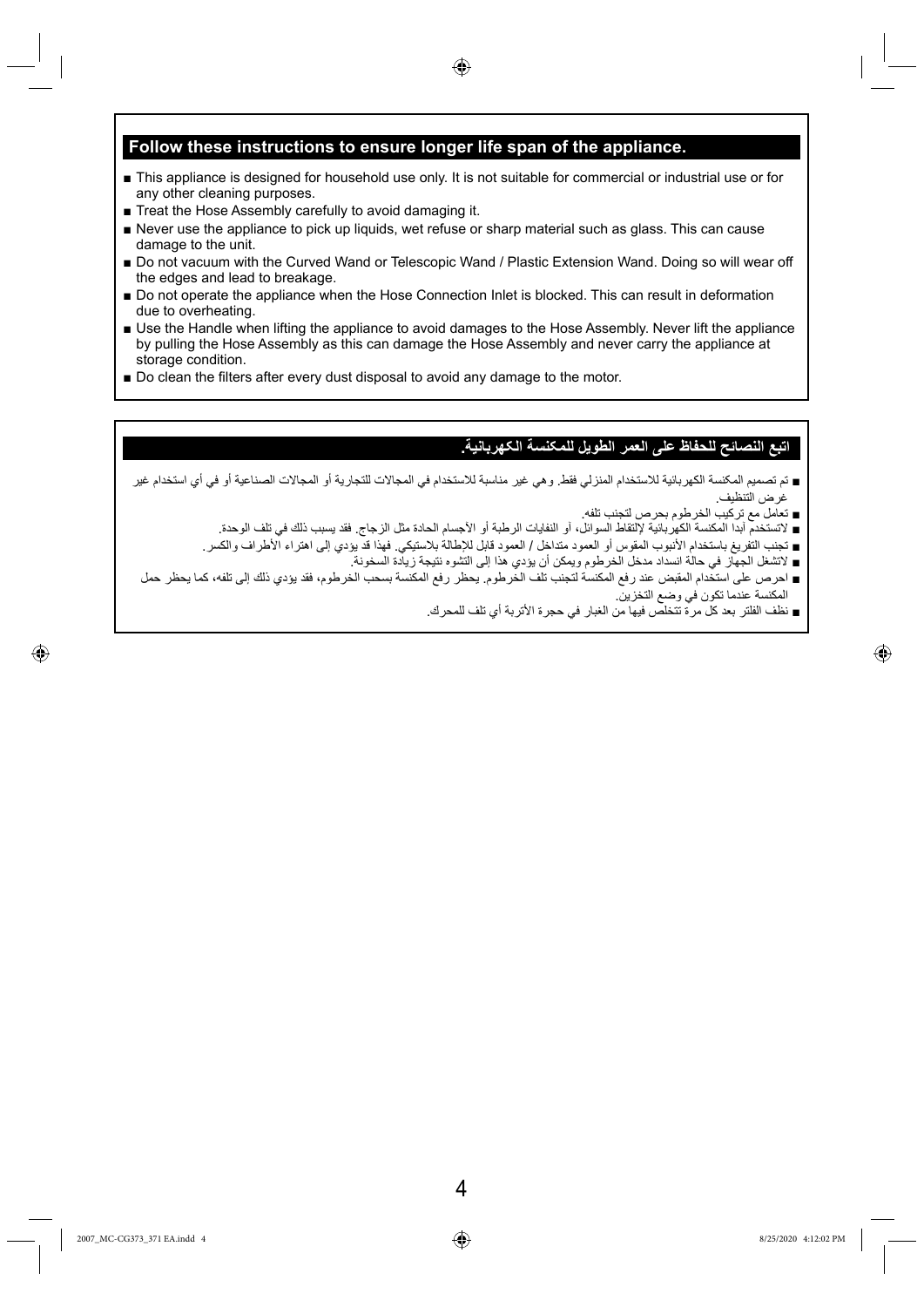# **APPLIANCE ACCESSORIES**

**ملحقات المکنسة الکهربائية**

| الوصف / DESCRIPTION                                                                                                 |                                                                | <b>MC-CG373</b>       | <b>MC-CG371</b>       |  |
|---------------------------------------------------------------------------------------------------------------------|----------------------------------------------------------------|-----------------------|-----------------------|--|
| <b>Hose Assembly</b><br>تركيب الخرطوم                                                                               | (FORMATION AND ANNOUNCED AND THE<br>O EXCOMUNICATION CONTINUES | 1 SET<br>مجموعة واحدة |                       |  |
| <b>Hose Connection Pipe</b><br>أنبوب توصيل الخرطوم                                                                  |                                                                | 1PC<br>قطعة واحدة     |                       |  |
| <b>Telescopic Wand</b><br>عمود متداخل                                                                               | F<br>תח                                                        | 1 PC<br>قطعة واحدة    |                       |  |
| <b>Plastic Extension Wand</b><br>عمود قابل للإطالة بلاستيكي                                                         |                                                                |                       | 1 SET<br>مجموعة واحدة |  |
| <b>Curved Wand</b><br>الأنبوب المقوس                                                                                |                                                                |                       | 1PC<br>قطعة واحدة     |  |
| <b>Crevice Nozzle</b><br>(Use to clean narrow<br>gaps, etc.)<br>فوهة الشقوق<br>(ستخدمها لتنظيف الفجوات الضيقة، إلخ) |                                                                |                       | 1PC<br>قطعة واحدة     |  |
| <b>Full Capture Nozzle</b><br>فوهة الإلتقاط الكامل                                                                  |                                                                | 1PC<br>قطعة واحدة     |                       |  |
| <b>Floor Nozzle</b><br>فوهة الأرضية                                                                                 |                                                                |                       | 1 PC<br>قطعة واحدة    |  |
| <b>Cloth Dust Bag</b><br>(assemble in Unit)<br>كيس الأتربة القماش<br>(مصاحب الوحدة)                                 |                                                                |                       | 1PC<br>قطعة واحدة     |  |
| <b>HEPA Exhaust Filter</b><br>(assemble in Unit)<br>فلتر عادم HEPA<br>(مصاحب الوحدة)                                |                                                                | 1PC<br>قطعة واحدة     |                       |  |
| <b>Normal Exhaust Filter</b><br>(assemble in Unit)<br>فلتر عادم عادي<br>(مصاحب الوحدة)                              |                                                                |                       | 1 PC<br>قطعة واحدة    |  |

 $\bigoplus$ 

شِل الاستخدام / Microsoft<br>قبل الاستخدام / Microsoft **قبل الاستخدام / using Before**

 $\bigoplus$ 

 $\begin{array}{c} \begin{array}{c} \end{array} \end{array}$ 

 $\overline{\phantom{0}}$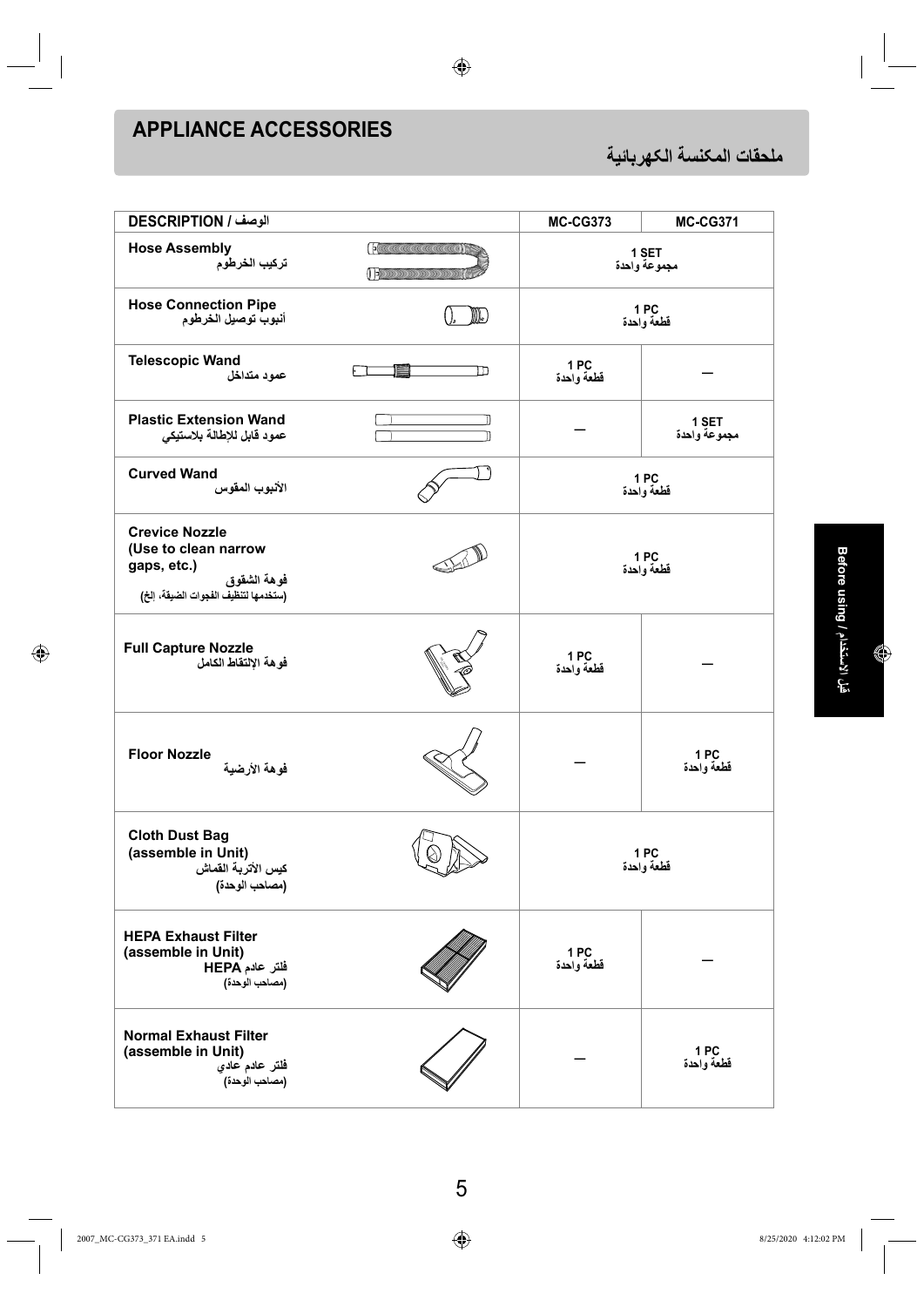### **PARTS IDENTIFICATION**

**تعريف الأجزاء**



⊕

⊕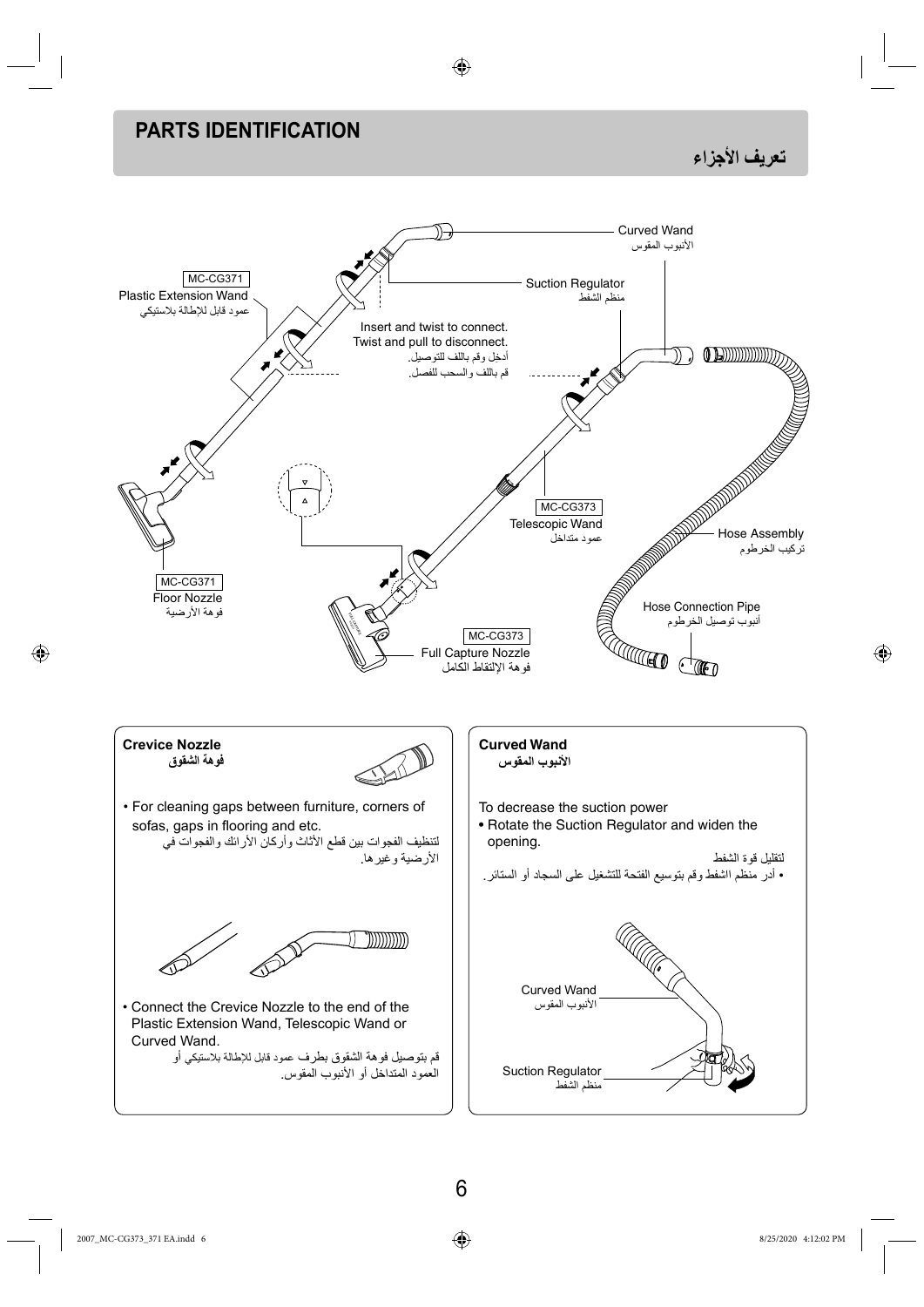

 $\bigoplus$ 

⊕

⊕

7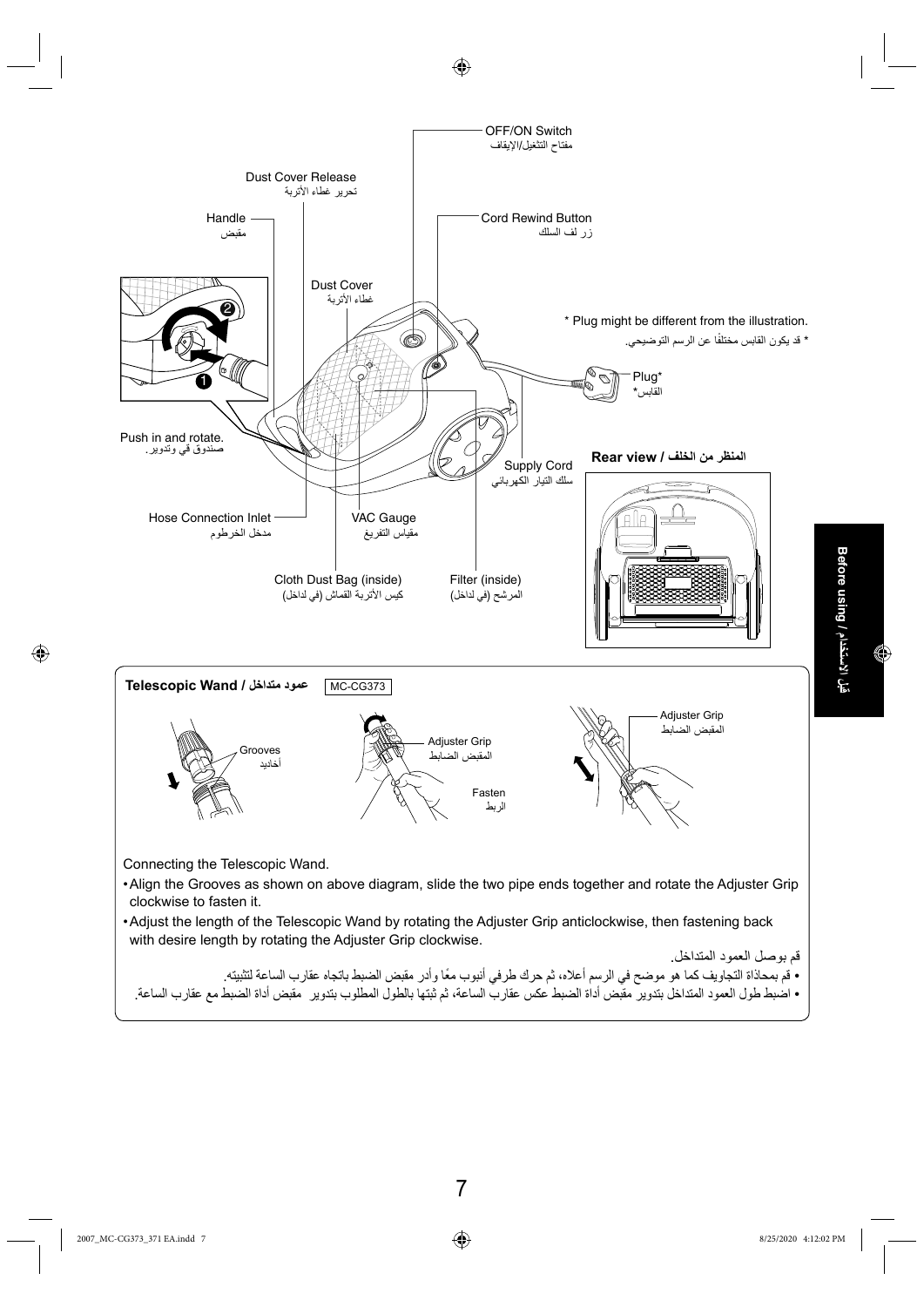

◈

# **HOW TO OPERATE THE APPLIANCE**

**كيفية تشغيل الجهاز**

⊕

**<sup>1</sup>** Pull out the Plug and connect to the socket outlet. اسحب القابس لإخراجه ووصله بمقبس الكهرباء.

**<sup>2</sup>** Press "I"(ON) to turn on the appliance. اضغط على "I) "تشغيل) لتشغيل الجهاز.

**<sup>3</sup>** Press "O"(OFF) to turn off the appliance. اضغط على "O) "إيقاف تشغيل) أخرى لإيقاف تشغيل الجهاز.

4 After finish vacuuming, remove the Plug from the socket outlet and press the Cord Rewind Button.

• When rewinding the Supply Cord, always hold the Plug so that it does not become damaged.

بعد الانتهاء من النفخ أو الشفط، انزع القابس من مقبس التيار الكهربائي واضغط على زر لف السلك. • عند لف سلك الكهرباء، أمسك ً دائما بالمقبس حتى لا يتلف.

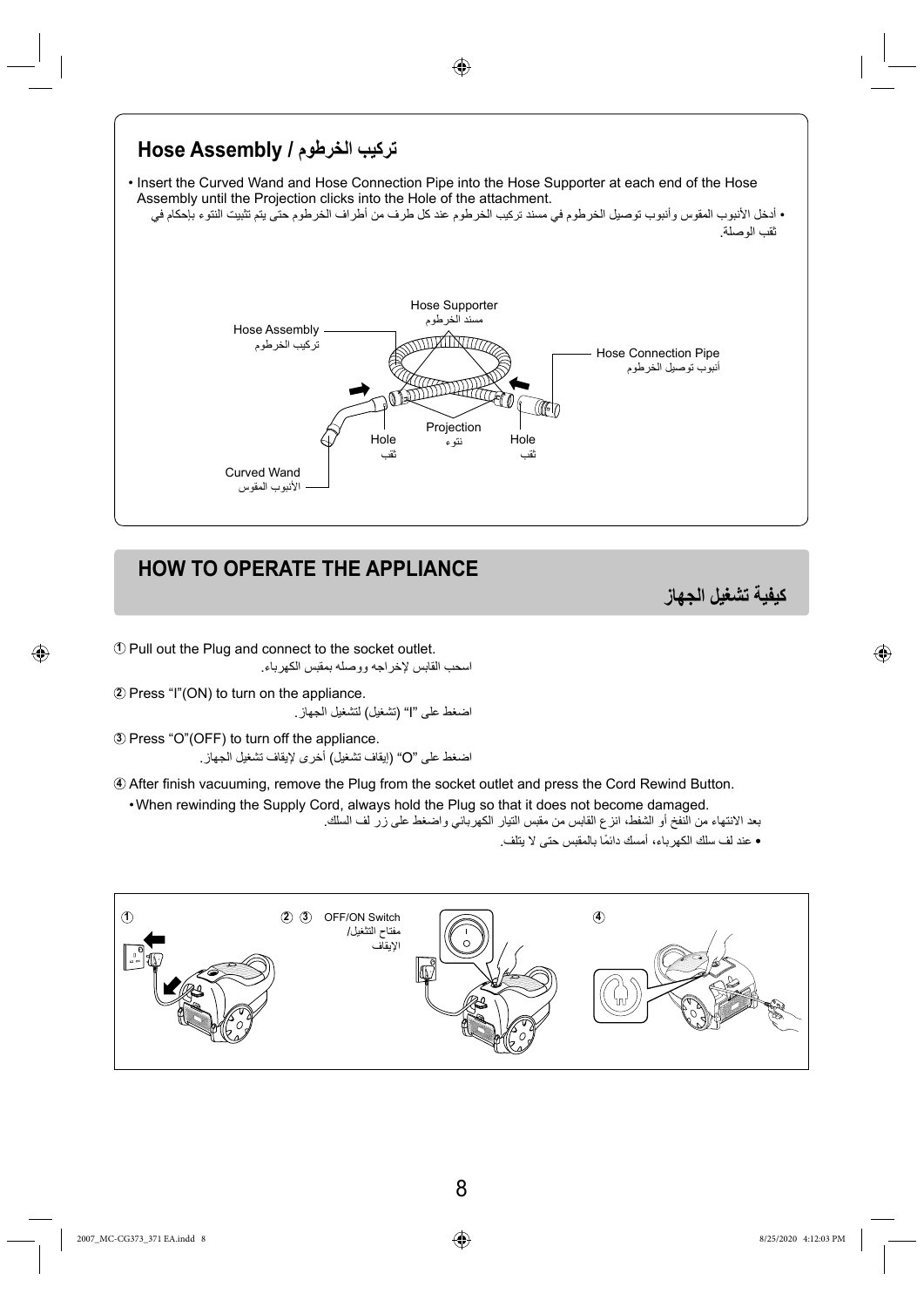### **HOW TO STORE THE APPLIANCE**

### **كيفية تخزين الجهاز**

Place the unit in an upright position for storage in corner. (2 ways to store)

ضع الوحدة في وضع عمودي للتخزين في زاوية. (طريقتان للتخزين)

**1** Place the unit in an upright position and insert the Nozzle Pipe into the Receptacle which is located on the ضع الوحدة في وضع عمودي وأدخِل أنبوب الفوهة في الوعاء الموجود في الجانب السفلي من هيكل الجهاز .

◈

**2** Adjust the Telescopic Wand to the shortest length, then disconnect the Curved Wand and wrap it around the Telescopic Wand (applicable for MC-CG373 only).

اضبط العمود المتداخل على أقصر طول، ثم افصل المقبض اليدوي وقم بلفه حول العمود المتداخل (ينطبق ذلك على طراز 373CG-MC فقط).

#### **: ملاحظة / Note■**

⊕

- Lift the appliance using the Handle to stand it up. Never attempt to stand the appliance up by pulling the Hose Assembly (this can damage the Hose Assembly). Never carry the appliance at storage condition.
- ارفع مقبض الجهاز لتحريكه إلى وضعه الرأسي.لا تحاول أبدًا تحريك الجهاز إلى وضعه الرأسي بشد تركيب الخرطوب الخرطوم للا تحمل الجهاز أبدًا ف. وضع التخزين.



# **HOW TO CLEAN CLOTH DUST BAG**

the Cloth Dust Bag is full and required to discard the dust.



**How to operate / التشغيل کيفية** ◈

**Removing the Cloth Dust Bag / القماش الأتربة کيس إزالة**

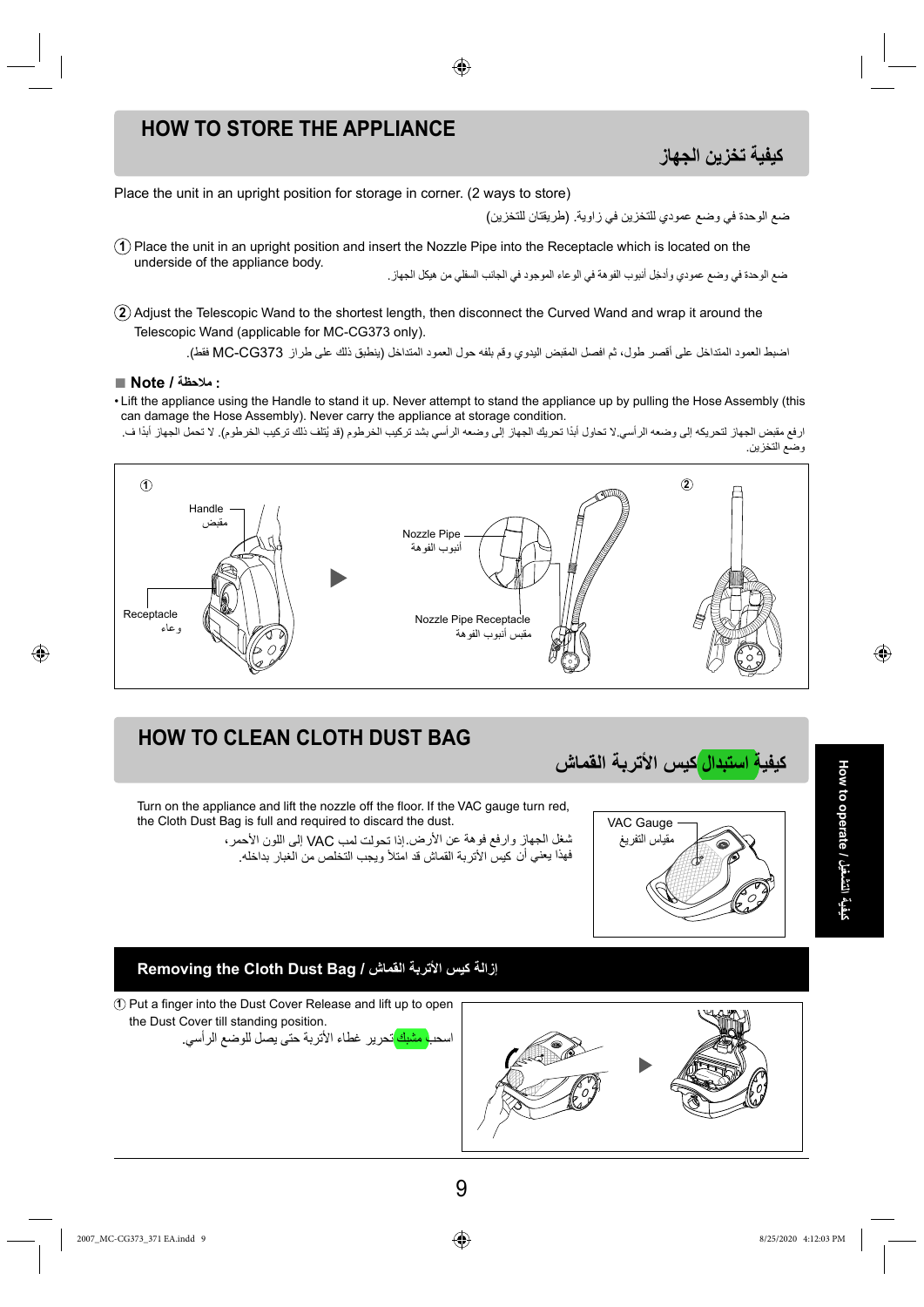



• Grip the Bag Collar with one hand and pull out the Cloth Dust Bag while restraining the appliance unit with the other hand.

> قم بفك الخطاف وأخرج كيس الأتربة القماشي. • أمسك عنق الكيس بيد واحدة واسحب قطعة القماش إلى الخارج وكيس الأتربة مع تثبيت وحدة الجهاز باليد الأخرى.

Bag Collar عنق الکيس Dust Cover غطاء الأتربة Hook الخطاف

- **<sup>3</sup>** How to empty the dirt / الأتربة تفريغ كيفية :
	- Open the Fastener and dispose off the dirt.
	- Install the Fastener on the Cloth Dust Bag correctly.

• افتح المشبك وتخلص من الأتربة. • ّركب أداة التثبيت على كيس الأتربة القماشي بشكل صحيح.

- **: ملاحظة / Note■**
- Make sure the Fastener on the Cloth Dust Bag is centered correctly.
	- وتأكد ً أيضا من أن المشبك يتوسط كيس الأتربة القماش.





### **Installing the Cloth Dust Bag / القماش الأتربة کيس تركيب**

**1** Hold the Bag Collar with the Catches facing down and slide it right to the bottom along the inner sides of the Cloth Dust Bag Insertion Guides. أمسك عنق الكيس بحيث تكون الماسكات متجهة لأسفل وحرّكه إلى الأسفل على طول الجوانب الداخلية من موجهات إدخال كيس الغبار القماشية.

**: ملاحظة / Note■**

⊕

• Empty the fulled Cloth Dust Bag or replace the new Cloth Dust Bag if broken.

قم بتفريغ كيس الأتربة القماش الممتلئ أو استبدله بآخر جديد في حالة تلفه.





**2** Push the Bag Collar in the direction of the arrows shown in figure until it catches on the Hooks and close the Dust Cover. Make sure you hear a "click" sound to ensure that the Dust Cover is closed tightly.

- If you push it too strongly, the body will tilt over.
- Dust Cover cannot be closed without the Cloth Dust Bag installation.

ادفع عنق الكيس في اتجاه الأسهم حسب ما يظهر في الشكل حتى يتم الإمساك به على الخطافات و قم بإغلاق غطاء الأتربة.

- تأكد من سماع صوت "طقطقة" لضمان إغلاق ذلك الغطاء الواقي من الغبار بإحكام.
	- إذا قمت بدفعه بقوة سوف تتسبب بميلان الجسم لأعلى.
	- لا يمكنك إغلاق غطاء الأتربة بدون وضع وتركيب كيس الأتربة القما ش.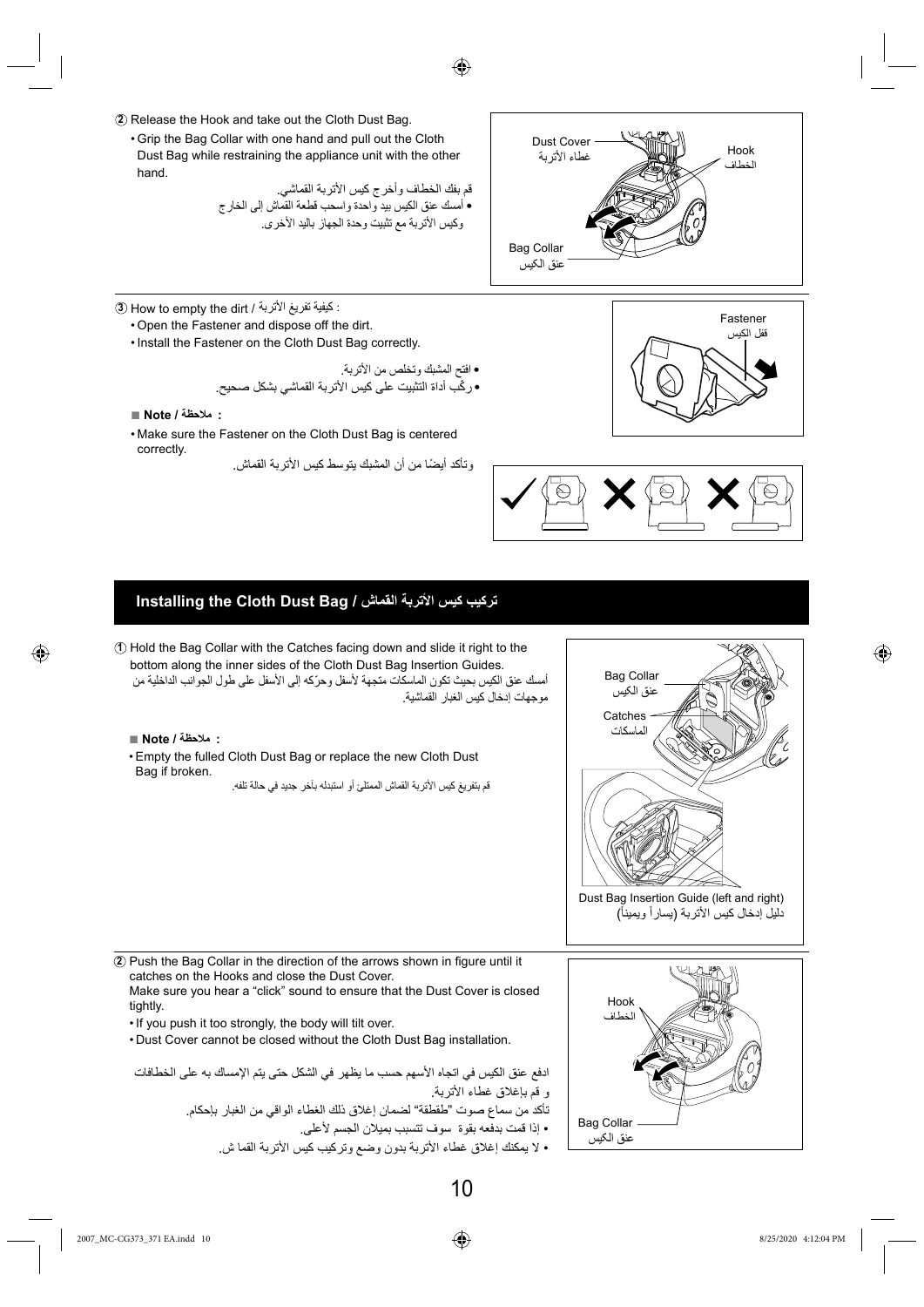### **MAINTENANCE**

**الصيانة**

■ Before starting maintenance, switch off the power supply and disconnect the Plug from the socket outlet.

⊕

**■** قبل بدء الصيانة، قم بإيقاف تشغيل المكنسة وافصل القابس من مقبس الكهرباء.



لا تنظف الوحدة ً أبدا باستخدام كيماويات مثل البنزين أو الدهانات أو مخفف الدهانات أو الكحول. سيتسبب ذلك في تشققات وفقدان اللون.

• Never dry the unit using hot air (from a hair dryer etc). This will cause deformation. لا تجفف الوحدة ً أبدا باستخدام هواء ساخن (من مجفف الشعر إلخ). يتسبب ذلك في تشوه شكل الوحدة. ◈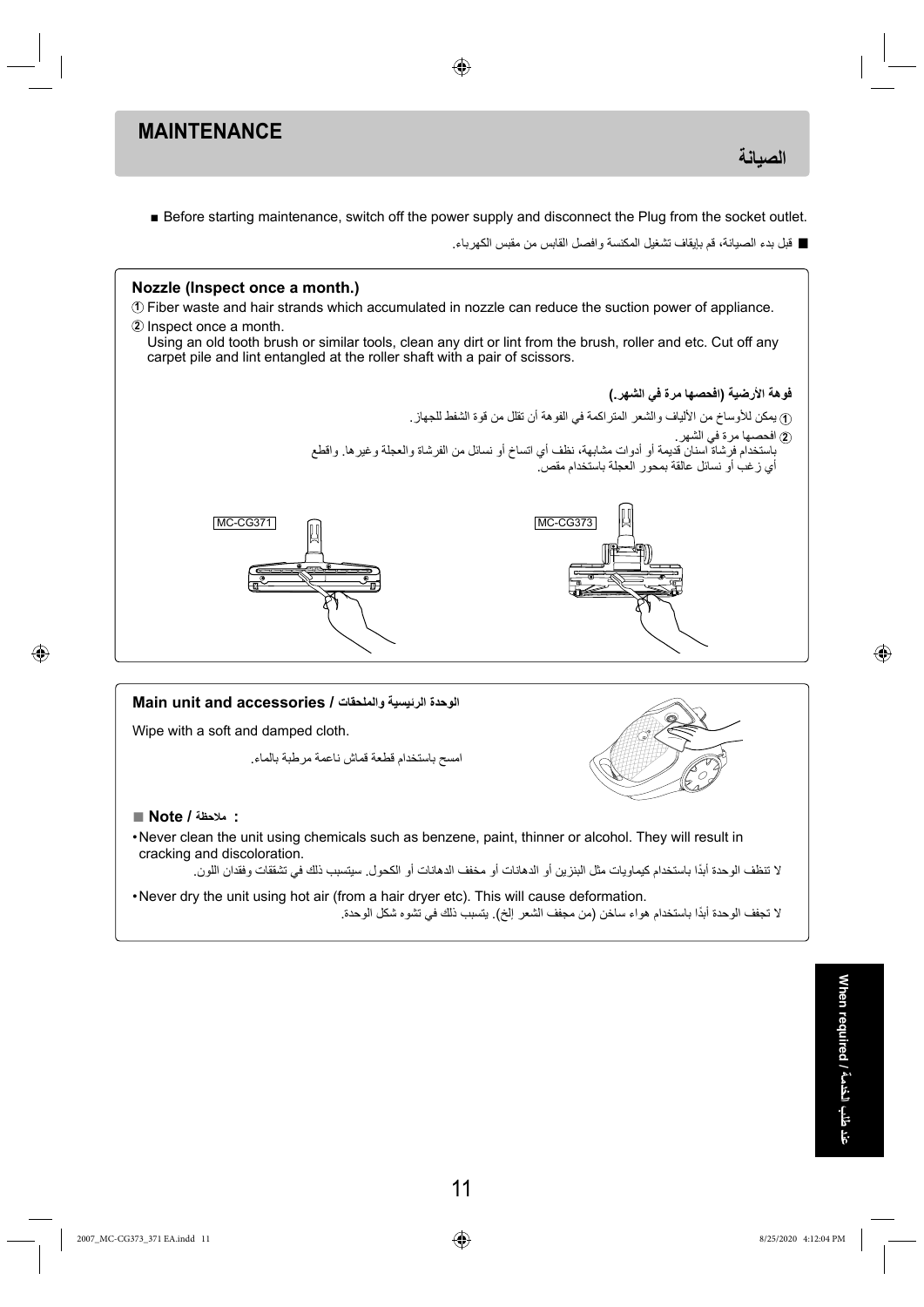

⊕

◈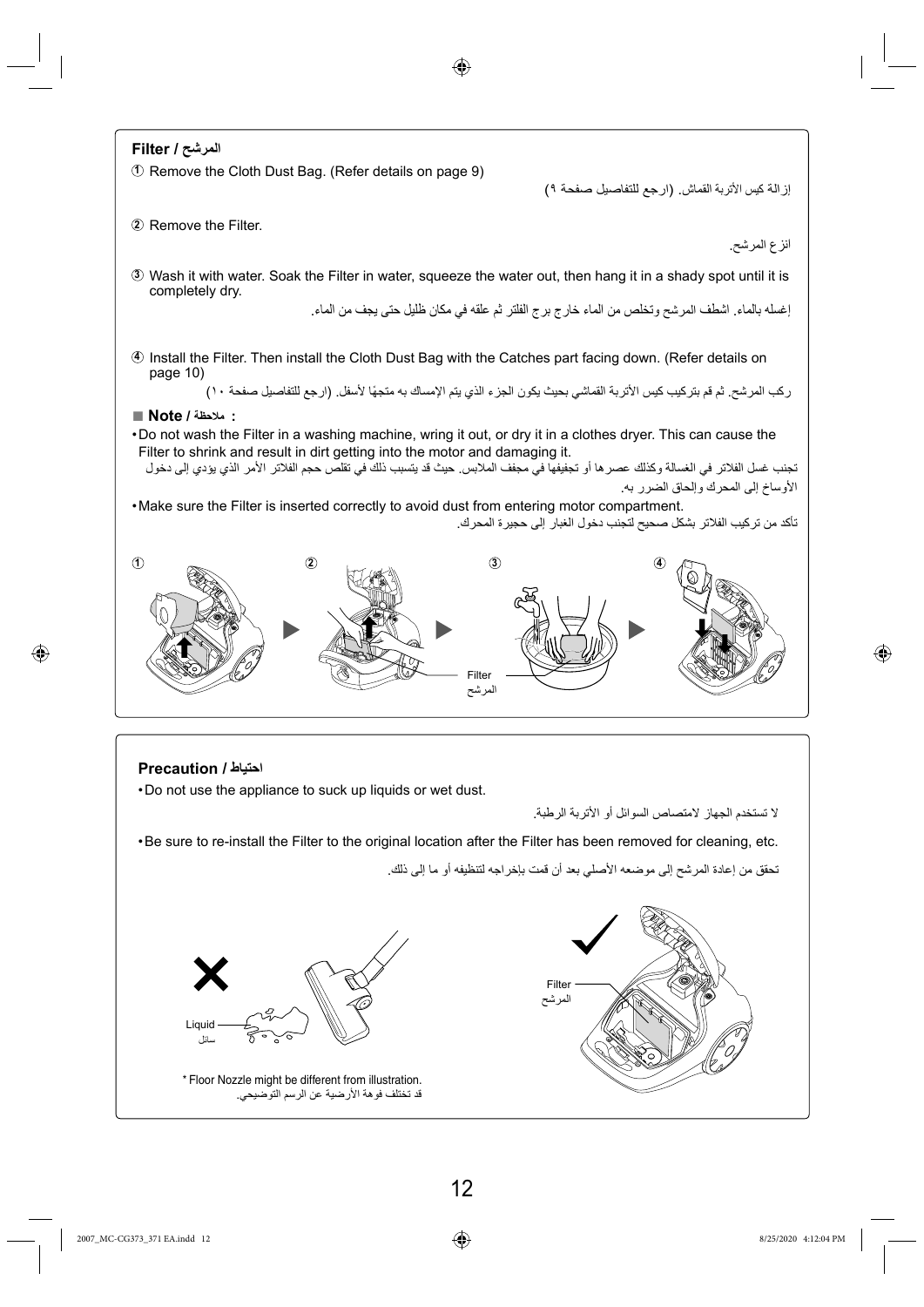### **العناية بالمرشح / Care Filter**

HEPA Exhaust Filter or Normal Exhaust Filter is installed on the rear side of the appliance. This filter retains any small dust particles which may be present in the expelled air. It is advisable to change the HEPA Exhaust Filter or Normal Exhaust Filter every year. Do not wash the HEPA Exhaust Filter or Normal Exhaust Filter to avoid damaging it. To take out the HEPA Exhaust Filter or Normal Exhaust Filter, hold the Filter Case (as illustrated) and pull it out.

◈

يتم تركيب فلتر عادم HEPA أو فلتر الطرد العادي على الجانب الخلفي من المكنسة. يبقي هذا الفلتر جزيئات الغبار الصغيرة الموجودة في الهواء المطرود. ُينصح بتغيير فلتر عادم HEPA أو فلتر العادم العادي ً سنويا. كما يحظر غسلهما لتجنب إتلافهما. ولتنظيف فلتر عادم HEPA أو فلتر العادم العادي أمسك حاوية الفلتر (كما هو موضح) واسحبها للخارج.



⊕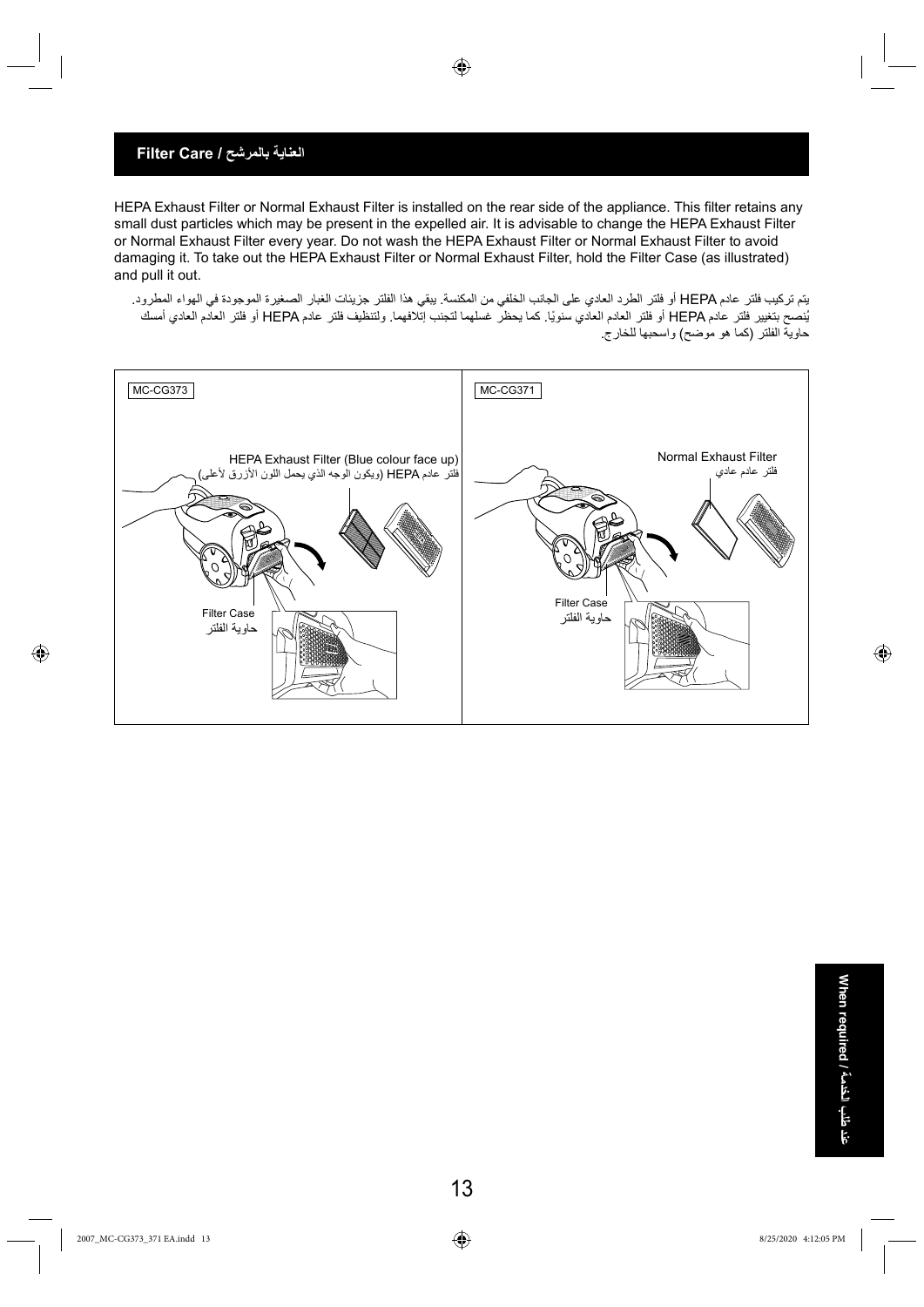# **BEFORE REQUESTING SERVICE**

**قبل طلب الخدمة**

### **تحذير / WARNING**  $\bigwedge$

**Electric Shock or Personal Injury Hazard**

**خطر الإصابة بصدمة كهربائية أو إصابة بدنية**

**Disconnect the electrical supply before servicing or cleaning the appliance. Failure to do so could result in electric shock or personal injury from appliance suddenly starting. افصل مصدر الكهرباء قبل صيانة الجهاز أو تنظيفه.** قد يترتب على عدم الالتزام بذلك الإصابة بصدمة كهربائية أو إصابة بدنية من الجهاز إذا عاودت العمل فجأة.

◈

Review this chart to find do-it-yourself solutions for minor performance problems. Any service needed, other than those described in this Operating Instructions, should be performed by an authorised service representative.

راجع هذا الجدول لتجد حلولًا يمكنك القيام بها بنفسك لحل مشكلات الأداء الصغيرة.

أية خدمة تحتاجها، غير المذكورة في تعليمات التشغيل هذه يجب أن يقوم بها مندوب خدمة معتمد من باناسونيك.

| <b>PROBLEM</b><br>المشكلة                                           | <b>POSSIBLE CAUSES</b><br>السبب المحتمل                                                                                                                                                                                | <b>POSSIBLE SOLUTION</b><br>الحل المحتمل                                                                                                                                                                                                        |
|---------------------------------------------------------------------|------------------------------------------------------------------------------------------------------------------------------------------------------------------------------------------------------------------------|-------------------------------------------------------------------------------------------------------------------------------------------------------------------------------------------------------------------------------------------------|
| Appliance does not<br>operate.<br>الجهاز لا يعمل                    | 1. Unplugged at socket outlet.<br>القابس غير متصل بمقبس الكهرباء.                                                                                                                                                      | 1. Plug in firmly, turn on appliance.<br>أدخل القابس في المقبس بإحكام و شغل الجهاز .                                                                                                                                                            |
| Poor job of dirt pick-up.<br>أداء التقاط الأتربة ضعيف جدًا.         | 1. Full or clogged Cloth Dust Bag.<br>امتلاء كيس الأتر بة القماش أو انسداده.                                                                                                                                           | 1. Empty the fulled Cloth Dust Bag or replace<br>with new Cloth Dust Bag if broken.<br>قم بنفريغ كيس الأتربة القماش الممتلئ أو استبدله بأخر جديد في حالة تلفه.                                                                                  |
|                                                                     | 2. Clogged nozzle or Curved Wand or<br>Telescopic Wand / Plastic Extension<br>Wand or Hose Assembly.<br>في حالة انسداد الفو هة أو الأنبوب المقوس أو العمود متداخل / العمود<br>قابل للإطالة بلاستيكي أو تركيب الخرطوم . | 2. Check for clogs and clean it up.<br>تأكد من عدم و جو د انسداد و نظفه اِن و جد ِ                                                                                                                                                              |
|                                                                     | 3. Hose Assembly not fully inserted.<br>تركيب الخرطوم غير مدخل بالكامل.                                                                                                                                                | 3. Check Hose Assembly connection.<br>لم يتم إدخال تر كيب الخر طوم بالكامل.                                                                                                                                                                     |
|                                                                     | 4. Dirty Filter.<br>الفلتر ات متسخة.                                                                                                                                                                                   | 4. Clean the Filter.<br>نظف الفلتر                                                                                                                                                                                                              |
| Appliance stops during<br>operation.<br>يتوقف الجهاز أثناء التشغيل. | 1. Full or clogged Cloth Dust Bag.<br>امتلاء كيس الأتر بة القماش أو انسداده.                                                                                                                                           | 1. Empty the fulled Cloth Dust Bag or replace<br>with new Cloth Dust Bag if broken.<br>قم بتفريغ كيس الأتربة القماش الممتلئ أو استبدله بأخر جديد في حالة تلفه.                                                                                  |
|                                                                     | 2. Clogged nozzle or Curved Wand or<br>Telescopic Wand / Plastic Extension<br>Wand or Hose Assembly.<br>في حالة انسداد الفو هة أو الأنبوب المقوس أو العمود متداخل / العمود<br>قابل للإطالة بلاستيكي أو تركيب الخرطوم . | 2. Check for clogs and clean it up.<br>تأكد من عدم وجود انسداد ونظفه إن وجد.                                                                                                                                                                    |
|                                                                     | 3. Safety Device tripped.<br>تعثر واقى الحرارة.                                                                                                                                                                        | 3. Unplug appliance, allow to cool and Safety<br>Device will reset itself (Wait about 60<br>minutes).<br>إفصل قابس المكنسة الكهربائية من المبس، واتركها لتبرد وسيقوم<br>واقي الحرارة بإعادة الضبط تلقائيا (انتظر حوالي <mark> ٦٠</mark> دقيقة). |

⊕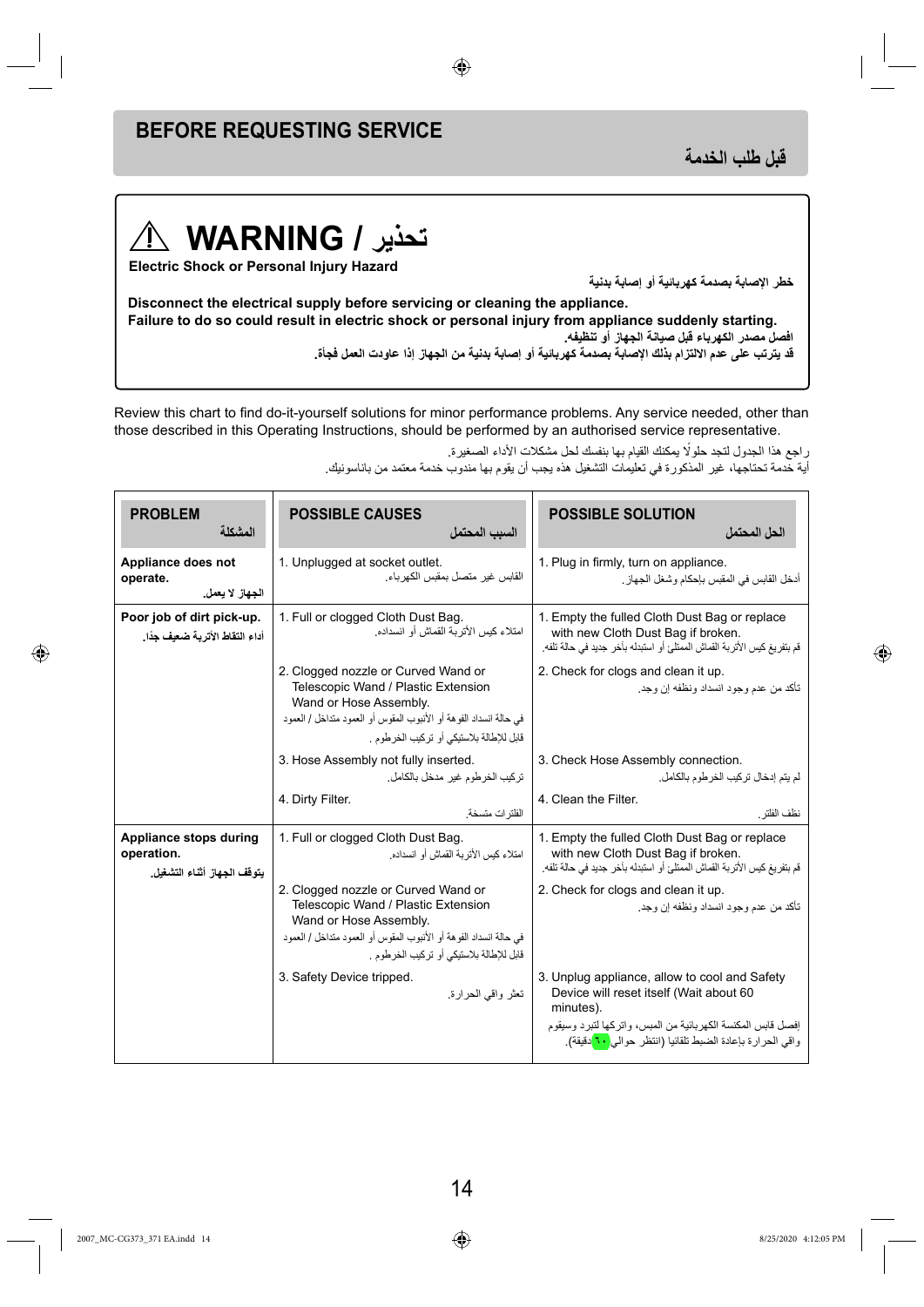

| <b>PROBLEM</b><br>المشكلة                                                                            | <b>POSSIBLE CAUSES</b>                                              | السبب المحتمل                                            | <b>POSSIBLE SOLUTION</b>                                                                                                                                                                                                                                                                                                                                                                                        | الحل المحتمل              |
|------------------------------------------------------------------------------------------------------|---------------------------------------------------------------------|----------------------------------------------------------|-----------------------------------------------------------------------------------------------------------------------------------------------------------------------------------------------------------------------------------------------------------------------------------------------------------------------------------------------------------------------------------------------------------------|---------------------------|
| <b>Supply Cord won't</b><br>retract completely.<br>سلك الكهرباء لا يرجع بالكامل إلى<br>داخل المكنسة. | 1. Supply Cord has rewinded unevenly.<br>2. Supply Cord is twisted. | تم لف سلك الإمداد بشكل غير متساو<br>سلك الكهر باء ملتو . | 1. Pull it out two or three meters and wind it up<br>again.<br>أخر جه بمقدار  متر بن أو  ثلاثة أمتار  ثم لفه مر ة أخر ي<br>2. Repeatedly pull out and wind up the Supply<br>Cord while pressing the Cord Rewind Button<br>(do not use excessive force when pulling the<br>Supply Cord out).<br>اسحبه للخارج ولفه مرات عديدة مع الضغط على زر لف السلك<br>(لا تستخدم القوة المفرطة عند سحب سلك الكهرباء للخار ج). |                           |
| If the problem remains after checking.                                                               | إذا استمر ت المشكلة بعد الفحص.                                      | Do not attempt to repair it by yourself.                 | Return the appliance (with the Hose Assembly, Telescopic Wand /<br>Plastic Extension Wand and nozzle) to the store where you<br>purchased it or please consult with an authorised Service Centre.<br>أعد الأجهزة (باستخدام تركيب الخرطوم، العمود متداخل / العمود قابل للإطالة بلاستيكي وفوهة) إلى<br>المتجر الذي اشتريتها منه أو يُرجى استشارة مرك خدمة معتمد                                                   | لا تحاو ل إصلاحها بنفسك ِ |

### **أداة السلامة / Device Safety**

⊕

#### **When the Safety Device is activated / السلامة أداة تنشيط عند**

The Safety Device trips and the motor stops in order to prevent overheating of the motor when the appliance is operated continuously with a full Cloth Dust Bag, when garbage is clogging the nozzle, Curved Wand, Telescopic Wand / Plastic Extension Wand or Hose Assembly or when the appliance is operated for long periods with an obstructed intake or exhaust. يتوقف المحرك ومرحلات جهاز السلامة لمنع ارتفاع درجة حرارة المحرك عند استمرار تشغيل الجهاز مع امتلاء كيس الأتربة القماش أو عند انسداد الفوهة أو الأنبوب المقوس أو العمود متداخل / العمود قابل للإطالة بلاستيكي أو تركيب الخرطوم نتيجة وجود النفايات أو عند تشغيل الجهاز لفترات طويلة مع انسداد فتحات التهوية أو فتحات سحب الهواء.

#### **چه اقدامی بايد انجام داد / do to What**

Replace or empty the Cloth Dust Bag or remove the obstruction in the nozzle, Curved Wand, Telescopic Wand / Plastic Extension Wand or Hose Assembly.

قم بتفريغ كيس الأتربة القماش أو إزالة العوائق العالقة في الفوهة، الأنبوب المقوس، العمود متداخل / العمود قابل للإطالة بلاستيكي أو تركيب الخرطوم.

#### **متى تستخدم مرة أخرى / again use to When**

Wait about 60 minutes (depends on the surrounding temperature). The Safety Device will reset and you can use the appliance again.

انتظر لمدة <mark>٦٠</mark> دقيقة تقريبًا (وفقًا لدرجة الحرارة المحيطة)<sub>.</sub> ستقوم أداة السلامة بإعادة الضبط ويمكنك استخدام الجهاز مرة أخرى.

◈